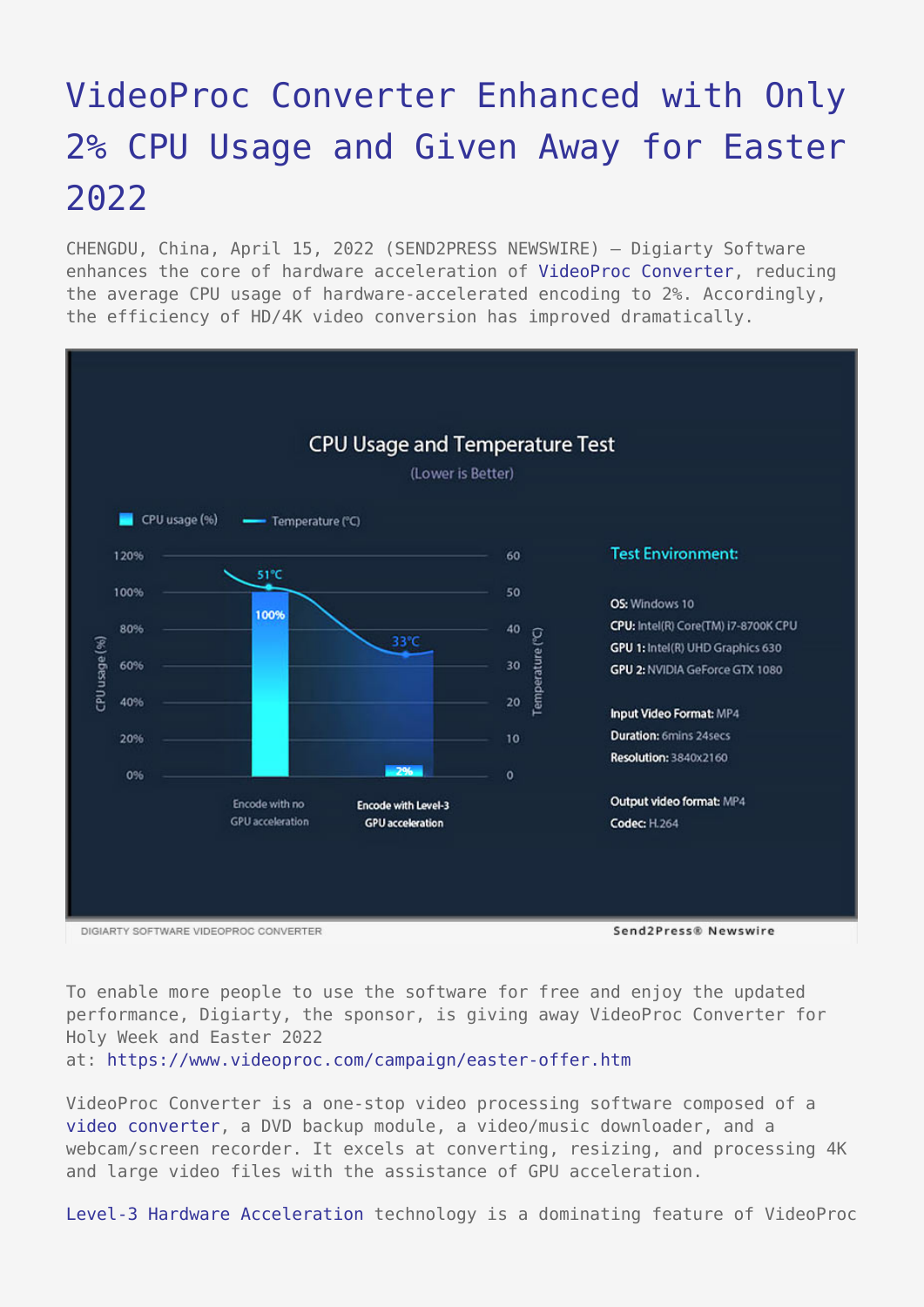Converter. It has long been one of the key points for the Development Team of Digiarty and is praised by the customers. The unique technology can speed up decoding, processing, and re-encoding, and make HD video conversion up to 47x real-time faster. It can optimize the output file size and video quality, or accelerate without compromising the quality. Better still, the hardware acceleration can work on virtually any recent computer and is even friendly to low-end or average computers.

For the three years since its release, VideoProc Converter has helped over 4,000,000 users from 180 countries transcode and process media files with hardware acceleration. Low CPU use gave the [4K video converter software](https://www.videoproc.com/edit-4k-video/4k-video-converter-free-download.htm) a competitive edge over its competitors.

According to the test in the period of the initial release, VideoProc Converter hovered around 40% CPU use with GPU NVENC activated and kept the CPU temperature at 33 degrees centigrade.

"That was almost amazing, compared with many other apps for rending a large 4K UHD video. Some of them hit 90-100% CPU usage, and caused the computer to crash or overheat," explained Huston Xu, the Director of the Development Team of Digiarty. "The good news is, from the very recent test, converting a 4K MKV HEVC to MP4 H264 on VideoProc Converter 4.7 only costs 1% CPU use with hardware acceleration. The test was run on an ordinary computer, saying, a 64-bit Windows 10 computer with the processor of AMD Ryzen 5 2400G with Radeon Vega Graphics 3.60 GHz, and AMD Radeon Rx Vega 11 Graphics."

The enhanced GPU acceleration and lower CPU usage in VideoProc enable users to convert a 4K, HDR, 10-bit, high frame rate, or large bitrate video much faster. Editing, compressing, and recording with the software go without stutters and lags. Users can do multiple tasks simultaneously on a computer while exporting the media file. There will be no overheating, crashing, or freezing, so the lifespan of the computer will be longer.

On the occasion of Holy Week and Easter, the company makes VideoProc Converter free available to all visitors around the world through the timelimited [Easter giveaway and deals 2022](https://www.videoproc.com/campaign/easter-offer.htm). In addition, the campaign page offers more Easter gift ideas, valid until April 22, 2022.

1. Lifetime license of VideoProc Converter: get the full and lifetime license of the all-in-one video processing software, enjoy unlimited use of all features at 62% off;

2. Get VideoProc Vlogger with feature-rich video editing features and lossless 4K quality, without watermark and limitations;

3. Chances to get more free Easter gifts: DearMob iPhone Manager, Amazon Egift Cards, Wise Case 365 Pro, Genie Timeline Home 10, Apple iPad 10.2-inch, and Stellar Video Repair Tool.

## **About Digiarty Software, Inc.:**

Digiarty Software, Inc., the developer of VideoProc, is a leading desktop